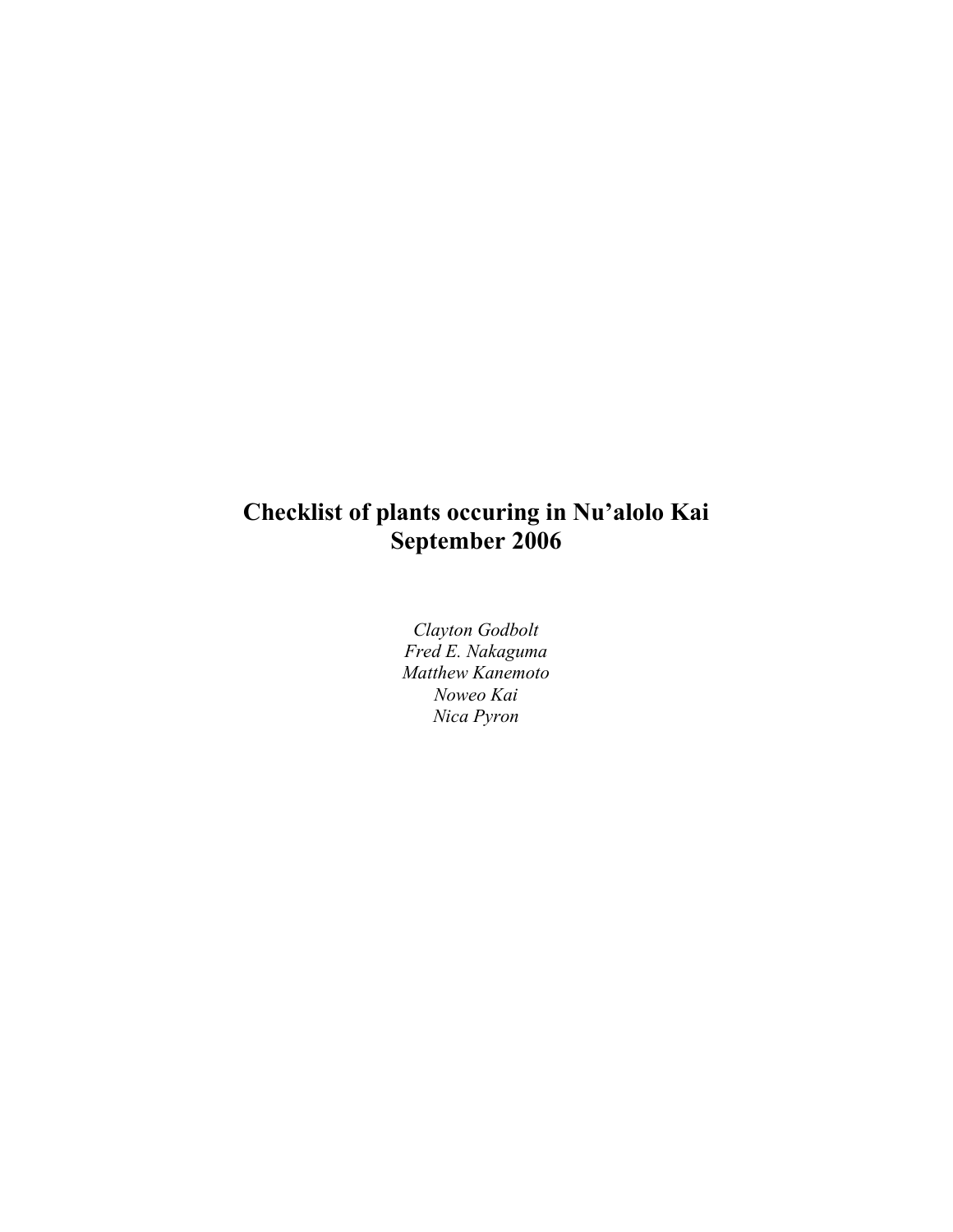# **TABLE OF CONTENTS**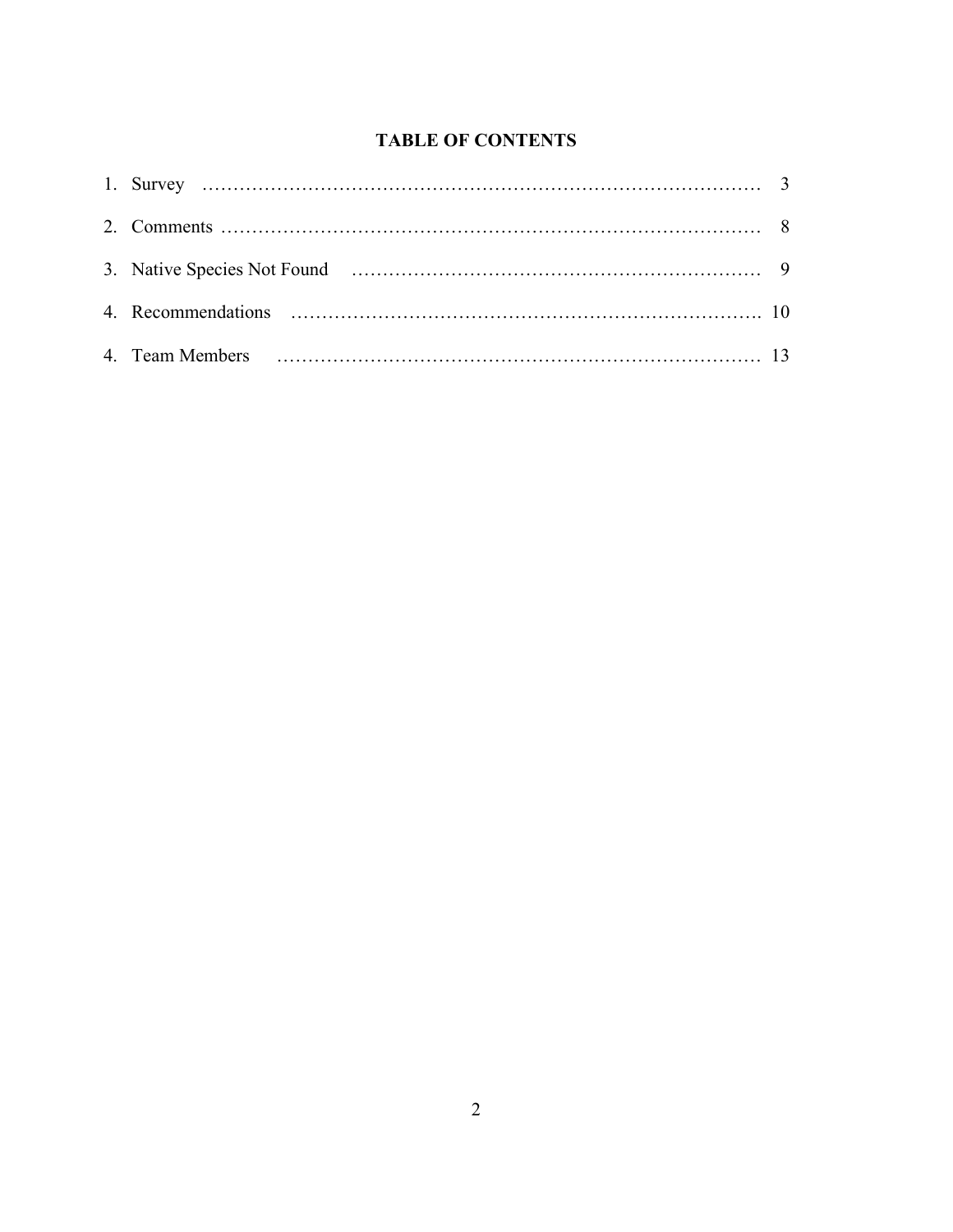| <b>Species</b>                                                                    | <b>Status</b> |      | Observations |      |
|-----------------------------------------------------------------------------------|---------------|------|--------------|------|
| <b>Angiosperms-Dicots</b>                                                         |               |      |              |      |
|                                                                                   |               |      |              |      |
| Amaranthaceae                                                                     |               |      |              |      |
| Amaranthus viridis L. slender amaranth                                            | Nat.          |      | 2002         | 2006 |
| kulu'i<br>Nototrichium sandwicense (A. Gray) Hillebr.                             | End.          | 1965 | 2002         | 2006 |
|                                                                                   |               |      |              |      |
| Asclepiadaceae                                                                    |               |      |              |      |
| Asclepias curassavica L.<br>butterfly weed                                        | Nat.          | 1965 |              |      |
|                                                                                   |               |      |              |      |
| Asteraceae                                                                        |               |      |              |      |
| Ageratum conyzoides L.<br>maile honohono                                          | Nat.          | 1965 | 2002         | 2006 |
| Artemisia australis Less.<br>'ahinahina                                           | End.          | 1965 | 2002         | 2006 |
| Bidens pilosa L.<br>ki, ki nehe                                                   | Nat           | 1965 | 2002         |      |
| Bidens sp.<br>ko'oko'olau                                                         | End.          | 1965 | 2002         |      |
| Cirsium vulgare (Savi) Ten.<br>bull thistle                                       | Nat           | 1965 |              |      |
| Conyza bonariensis (L.) Cronq.<br>hairy horseweed                                 | Nat.          | 1965 | 2002         |      |
| Emilia sonchifolia (L.) DC<br>Flora's paintbrush                                  | Nat.          | 1965 |              |      |
| Erigeron karvinskianus DC<br>daisy fleabane                                       | Nat.          |      | 2002         |      |
| Galinsoga parviflora Cav.                                                         | Nat.          | 1965 |              |      |
| Hypochoeris radicata L.<br>hairy cat's ear                                        | Nat.          | 1965 |              |      |
| Lipochaeta connata (Gaud.) DC var. acris (Sherff) Gardner<br>nehe                 | End.          |      | 2002         |      |
| Lipochaeta sp. Nehe                                                               | End.          | 1965 |              |      |
| Pluchea carolinensis (Jacq.) G. Don<br>sourbush                                   | Nat.          | 1965 | 2002         |      |
| Pluchea symphytifolia (new name for P. carolinensis) New name for P. carolinensis | Nat.          |      |              | 2006 |
| Sonchus oleraceus L.<br>pualele, sow thistle                                      | Nat.          | 1965 | 2002         |      |
| Vernonia cinerea (l.) Less.<br>little ironweed                                    | Nat.          | 1965 |              |      |
| Xanthium strumarium L. var. canadense (Mill.) Torr. & A. Gray<br>cocklebur        | Nat.          | 1965 | 2002         | 2006 |
|                                                                                   |               |      |              |      |
| <b>Bignoniaceae</b><br>Spathodea campanulata P. Beauv.                            |               |      | 2002         |      |
| African tulip tree                                                                | Nat.          |      |              |      |
| <b>Buddlejaceae</b>                                                               |               |      |              |      |
| possibly the silvery plant near the tabacco butterfly bush<br>Buddleia sp.        | Nat.          |      | 2002         |      |
|                                                                                   |               |      |              |      |
| Cactaceae                                                                         |               |      |              |      |
| Opuntia ficus-indica (L.) Mill.<br>prickly pear, panini                           | Nat.          |      | 2002         | 2006 |
|                                                                                   |               |      |              |      |
| Capparaceae                                                                       |               |      |              |      |
| Capparis sandwichiana $\overline{DC}$<br>maiapilo                                 | End. V        | 1965 | 2002         | 2006 |
|                                                                                   |               |      |              |      |
| Caricaceae                                                                        |               |      |              |      |
| Carica papaya L.<br>papaya                                                        | Nat.          | 1965 | 2002         | 2006 |
|                                                                                   |               |      |              |      |
| Caryophyllaceae                                                                   |               |      |              |      |
| Cerastium fontanum Baumg. subsp. triviale (Link) Jalas<br>common mouse-ear        | Nat.          |      | 2002         |      |
| chickweed                                                                         |               |      |              |      |
| Schiedea apokremnos St. John<br>ma'oli'oli                                        | End. E        |      | 2002         |      |
| Probably the same species as Schiedea apokremnos above.<br>Schiedea sp.           |               | 1965 |              |      |
|                                                                                   |               |      |              |      |
| Casuarinaceae                                                                     |               |      |              |      |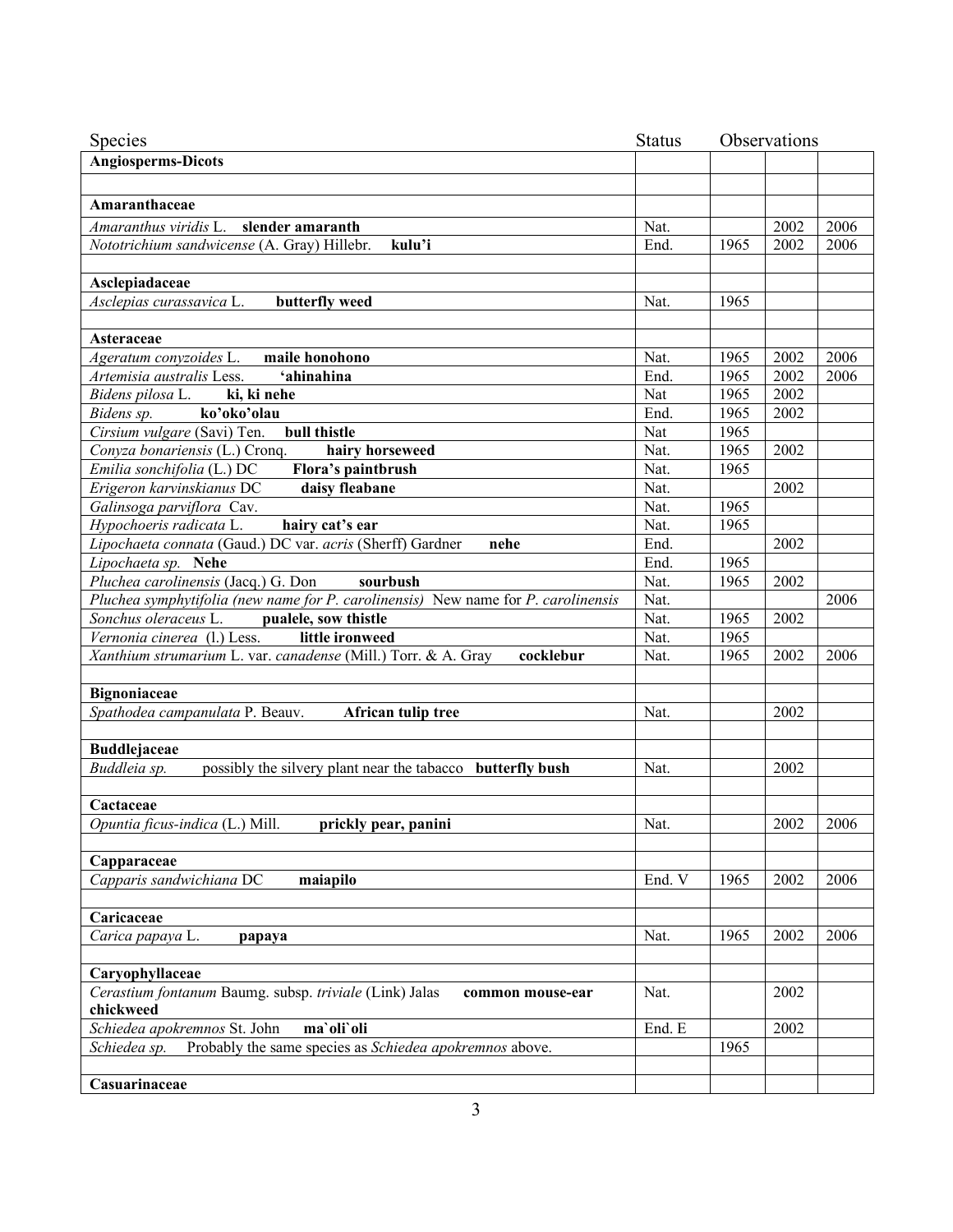| Casuarina equisetifolia L.<br>common ironwood                                       | Nat.   |      | 2002 | 2006 |
|-------------------------------------------------------------------------------------|--------|------|------|------|
|                                                                                     |        |      |      |      |
| Chenopodiaceae                                                                      |        |      |      |      |
| Chenopodium oahuense (Meyen) Aellen<br>'aheahea, 'aweoweo                           | End.   | 1965 | 2002 | 2006 |
| probable mis-identification, check Manual of Fl. Plants<br>Chenopodium album L.     | Nat.   | 1965 |      |      |
| Chenopodium murale L. 'aheahea                                                      |        | 1965 |      |      |
|                                                                                     |        |      |      |      |
| Combretaceae                                                                        |        |      |      |      |
| Terminalia catappa L.<br>false kamani, tropical or Indian almond                    | Nat.   |      | 2002 | 2006 |
|                                                                                     |        |      |      |      |
| Convolvulaceae                                                                      |        |      |      |      |
| Ipomoea indica (Burm.) Merr.<br>koali 'awa                                          | Ind.   | 1965 | 2002 |      |
| Ipomoea obscura)                                                                    | Nat.   |      |      | 2006 |
| Ipomoea pes-caprae (L.) R. Br. subsp. brasiliensis (L.) Ooststr.<br>pohuehue        | Ind.   | 1965 | 2002 |      |
| Jacquemontia ovalifolia (Choisy) H. Hallier pa'uohi'iaka                            | Ind.   | 1965 |      |      |
|                                                                                     |        |      |      |      |
| Cucurbitaceae                                                                       |        |      |      |      |
| Momordica charantia L.<br>bitter melon                                              | Nat.   | 1965 | 2002 | 2006 |
| Sicyos pachycarpus Hook. & Arnott<br>kupala, 'anunu                                 | End.   | 1965 | 2002 |      |
|                                                                                     |        |      |      |      |
| Cuscutaceae                                                                         |        |      |      |      |
| Cuscuta sandwichiana Choisy<br>kauna'oa                                             | End.   | 1965 |      | 2006 |
|                                                                                     |        |      |      |      |
| Euphorbiaceae                                                                       |        |      |      |      |
| Chamaesyce celastroides (Boiss.) Croizat & Degener var. celastroides<br>'akoko      | End.   |      | 2002 | 2006 |
| Chamaesyce hirta (L.) Millsp.<br>hairy or garden spurge                             | Nat.   |      | 2002 |      |
| castor bean<br>Ricinus communis L.                                                  | Nat.   | 1965 | 2002 | 2006 |
|                                                                                     |        |      |      |      |
| Fabaceae                                                                            |        |      |      |      |
| Canavalia napaliensis St. John<br>ʻawikiwiki, puakauhi                              | End. V |      | 2002 |      |
| `awikiwiki, puakauhi<br>Canavalia kauaiensis                                        | End.   |      |      | 2006 |
| Canavalia sp. All three Canavali are probably the same species, just misidentified. | End.   | 1965 |      |      |
| Desmodium sandwicense E. Mey. Spanish or chili clover, pua pilipili                 | Nat.   | 1965 |      |      |
| Desmodium sp.                                                                       | Nat.   |      |      | 2006 |
| Indigofera suffruticosa Mill.<br>indigo                                             | Nat.   |      | 2002 | 2006 |
| Leucaena leucocephala (Lam.) de Wit<br>koa haole                                    | Nat.   | 1965 | 2002 | 2006 |
| monkeypod<br>Samanea saman (Jacq.) Merr.                                            | Nat.   |      | 2002 |      |
|                                                                                     |        |      |      |      |
| Goodeniaceae                                                                        |        |      |      |      |
| Scaevola taccada (Gaertn.) Roxb.<br>naupaka kahakai                                 | Ind.   | 1965 | 2002 | 2006 |
|                                                                                     |        |      |      |      |
| Lamiaceae                                                                           |        |      |      |      |
| Plectranthus parviflorus Willd.<br>'ala'ala wai nui pua ki                          | Ind.   |      | 2002 |      |
| Salvia occidentalis Sw.<br>west Indian sage                                         | Nat.   | 1965 | 2002 | 2006 |
| Stachys arvensis L.<br>staggerweed                                                  | Nat.   |      | 2002 |      |
|                                                                                     |        |      |      |      |
| Lauraceae                                                                           |        |      |      |      |
| Persea americana Mill.<br>avocado, alligator pear                                   | Nat.   |      | 2002 |      |
|                                                                                     |        |      |      |      |
| Malvaceae                                                                           |        |      |      |      |
| Abutilon grandifolium (Willd.) Sweet hairy abutilon                                 | Nat.   | 1965 | 2002 | 2006 |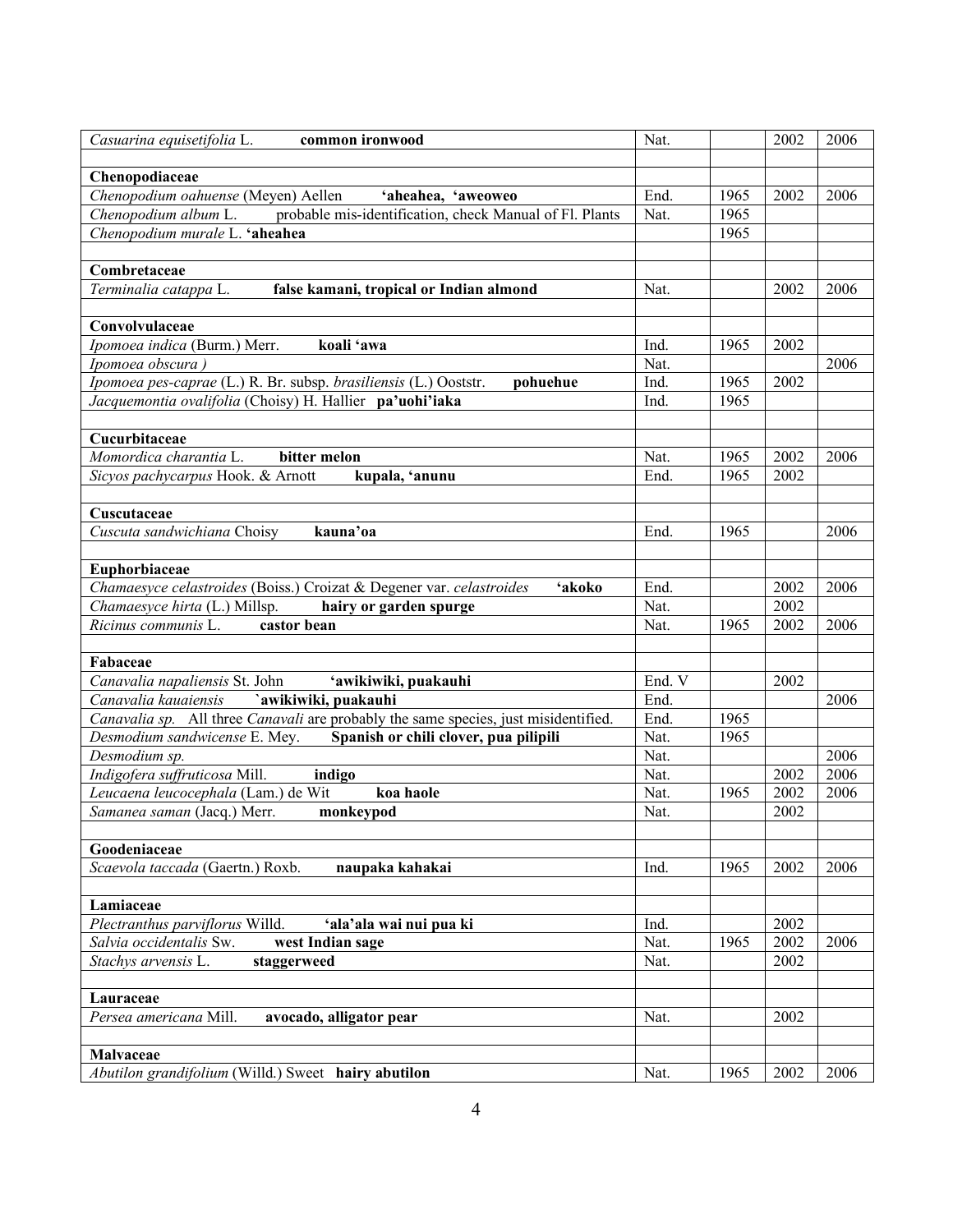| Malvastrum coromandelianum (L.) Garcke subsp. coromandelianum<br>false mallow           | Nat. |      | 2002 | 2006 |
|-----------------------------------------------------------------------------------------|------|------|------|------|
| Sida cordifolia L.                                                                      |      | 1965 |      |      |
| Sida fallax Walp.<br>'ilima                                                             | Ind. |      | 2002 |      |
|                                                                                         |      |      |      |      |
| Meliaceae                                                                               |      |      |      |      |
| Melia azedarach L.<br>Pride-of-India, Chinaberry                                        | Nat. |      | 2002 | 2006 |
|                                                                                         |      |      |      |      |
| <b>Menispermaceae</b>                                                                   |      |      |      |      |
| Cocculus trilobus (Thunb.) DC<br>huehue                                                 | Ind. | 1965 |      |      |
| huehue<br>Plant identified as <i>Cocculus trilobus</i> above is<br>Cocculus orbiculatus | Ind. |      |      | 2006 |
| probably the same plant.                                                                |      |      |      |      |
|                                                                                         |      |      |      |      |
| Moraceae                                                                                |      |      |      |      |
| Ficus microcarpa L. fil.<br><b>Chinese or Malayan banyan</b>                            |      |      | 2002 | 2006 |
|                                                                                         |      |      |      |      |
| Myoporaceae                                                                             |      |      |      |      |
| Myoporum sandwicense A. Gray<br>naio                                                    | Nat. | 1956 | 2002 | 2006 |
|                                                                                         |      |      |      |      |
| <b>Myrtaceae</b>                                                                        |      |      |      |      |
| Psidium guajava L.<br>common guava, kuawa                                               | Nat. | 1965 | 2002 | 2006 |
| Syzygium cumini (L.) Alston<br>Java plum                                                | Nat. |      | 2002 | 2006 |
|                                                                                         |      |      |      |      |
| Nyctaginaceae                                                                           |      |      |      |      |
| Boerhavia glabrata Blume<br>alena<br>Boerhavia coccinea                                 | Ind. | 1965 |      |      |
|                                                                                         | Nat. |      |      | 2006 |
| Oxalidaceae                                                                             |      |      |      |      |
| Oxalis corniculata L.<br>yellow wood sorrel, ihi 'ai                                    | Ind. | 1965 | 2002 | 2006 |
|                                                                                         |      |      |      |      |
| Papaveraceae                                                                            |      |      |      |      |
| Argemone glauca (Nutt. ex Prain) Pope var. glauca<br>pua kala                           | End. | 1965 | 2002 | 2006 |
|                                                                                         |      |      |      |      |
| Passifloraceae                                                                          |      |      |      |      |
| Passiflora edulis Sims<br>passion fruit, liliko'i                                       | Nat. |      | 2002 | 2006 |
|                                                                                         |      |      |      |      |
| Phytolaccaceae                                                                          |      |      |      |      |
| Phytolacca octandra L.<br>southern pokeberry                                            | Nat. |      | 2002 |      |
| Rivina humilis L.<br>coral berry                                                        | Nat. |      | 2002 | 2006 |
|                                                                                         |      |      |      |      |
| Piperaceae                                                                              |      |      |      |      |
| Peperomia leptostachya Hook. & Arnott<br>'ala'ala wai nui                               | Ind. | 1965 |      |      |
|                                                                                         |      |      |      |      |
| Plantaginaceae                                                                          |      |      |      |      |
| Plantago lanceolata L.<br>narrow-leaved or English plantain                             | Nat. | 1965 | 2002 | 2006 |
| laukahi, broad-leaved or common plantain<br>Plantago major L.                           | Nat. |      | 2002 |      |
|                                                                                         |      |      |      |      |
| Plumbaginaceae                                                                          |      |      |      |      |
| Plumbago zeylanica L.<br>'ilie'e                                                        | Ind. | 1965 | 2002 | 2006 |
|                                                                                         |      |      |      |      |
| Portulacaceae                                                                           |      |      |      |      |
| Portulaca oleracea L.<br>pigweed, 'akulikuli kula                                       | Nat. | 1965 | 2002 | 2006 |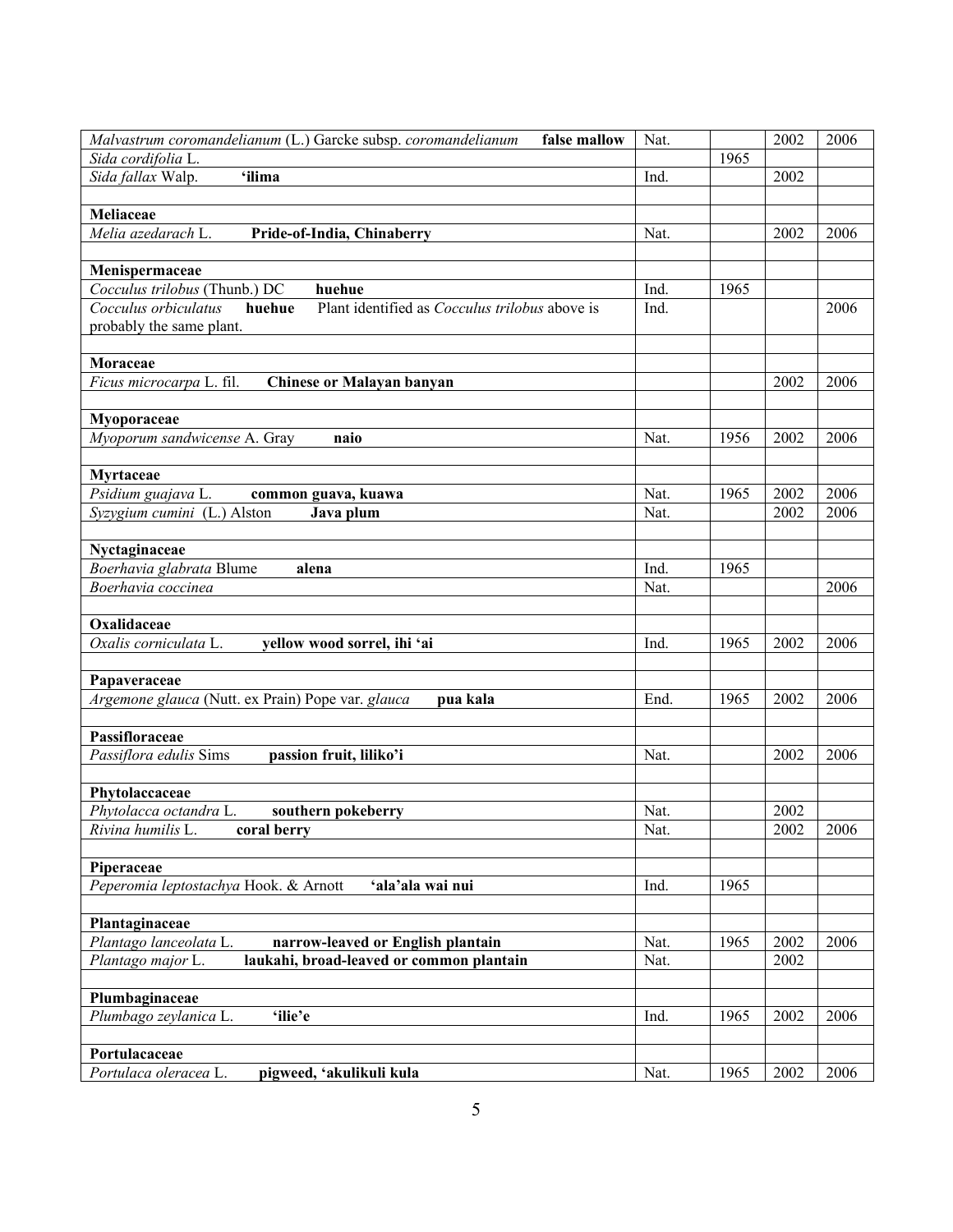| Portulaca pilosa L.                                                            | Nat.    |        | 2002 | 2006 |
|--------------------------------------------------------------------------------|---------|--------|------|------|
|                                                                                |         |        |      |      |
| Rubiaceae                                                                      |         |        |      |      |
| Hedyotis st.-johnii Stone & Lane                                               | End. E. | 1965   | 2002 |      |
| Morinda citrifolia L.<br>noni                                                  | Pol.    | 1965   | 2002 | 2006 |
| Psydrax odorata (G. Forster) A. C. Smith & S. P. Darwin<br>alahe'e             | Ind.    |        | 2002 | 2006 |
|                                                                                |         |        |      |      |
| Solanaceae                                                                     |         |        |      |      |
| Nicotiana tabacum L.<br>tobacco                                                | Nat.    |        | 2002 |      |
| Solanum americanum Mill.<br>popolo, glossy nightshade                          | Ind?    | 1965   |      |      |
| Solanum lycopersicum L. var. cerasiforme (Dunal) Spooner, G. Anderson & Jansen | Nat.    |        | 2002 | 2006 |
| currant tomato                                                                 |         |        |      |      |
|                                                                                |         |        |      |      |
| Verbenaceae                                                                    |         |        |      |      |
| Lantana camara L.<br>lantana                                                   | Nat.    | 1965   | 2002 | 2006 |
| Stachytarpheta dichotoma (Ruiz & Pav.) Vahl<br>owi                             | Nat.    | 1965   |      |      |
| Jamaica vervain This is probably the<br>Stachytarpheta jamaicensis (L.) Vahl   | Nat.    |        | 2002 | 2006 |
| same planta as Stachytarpheta dichotoma above.                                 |         |        |      |      |
| pohinhina, beach vitex<br>Vitex rotundifolia L. fil.                           | Ind.    | 1965   | 2002 | 2006 |
|                                                                                |         |        |      |      |
| Angiosperms-Monocots                                                           |         |        |      |      |
| Agavaceae                                                                      |         |        |      |      |
| Cordyline fruticosa (L.) A. Chev.<br>ki, ti                                    | Pol.    | 1965   | 2002 | 2006 |
|                                                                                |         |        |      |      |
| Araceae<br>Colocasia esculenta (L.) Schott<br>taro, kalo                       | Pol.    | 1965   | 2002 | 2006 |
| var. antiquorum (according to St. John)                                        |         |        |      |      |
| Arecaceae                                                                      |         |        |      |      |
| Cocos nucifera L.<br>niu, coconut                                              | Pol.    | 1965   | 2002 | 2006 |
|                                                                                |         |        |      |      |
| Commelinaceae                                                                  |         |        |      |      |
| Commelina diffusa Burm. f.<br>dayflower, honohono grass                        | Nat.    |        | 2002 | 2006 |
|                                                                                |         |        |      |      |
| Cyperaceae                                                                     |         |        |      |      |
| Mariscus javanicus (Houtt.) Merr. & Metcalfe<br>'ahu'awa                       | Ind.    | 1965   | 2002 | 2006 |
|                                                                                |         |        |      |      |
| Pandanaceae                                                                    |         |        |      |      |
| Pandanus tectorius S. Parkinson ex Z.<br>hala, pu hala                         | Ind.    | 1965,  |      |      |
|                                                                                |         | 2 var. |      |      |
|                                                                                |         |        |      |      |
| Poaceae                                                                        |         |        |      |      |
| Andropogon glomeratus (Walter) E. Britton, Sterns & Poggenb.<br>broomsedge     | Nat.    |        | 2002 |      |
| Bromus mollis L.<br>soft chess                                                 | Nat.    |        | 2002 |      |
| swollen fingergrass<br>Chloris barbata (L.) Sw.                                | Nat.    |        | 2002 | 2006 |
| Cynodon dactylon (L.) Pers.<br>Bermuda grass                                   | Nat.    | 1965   |      | 2006 |
| kukaipua'a, itchy crabgrass<br>Digitaria setigera Roth                         | Ind?    | 1965   |      |      |
| Eleusine indica<br>goosegrass, manienie ali`i                                  | Nat.    |        |      | 2006 |
| Eragrostis variabilis (Gaud.) Steud.<br>kawelu, 'emoloa                        | End.    | 1965   | 2002 | 2006 |
| Eragrostis tenella<br>lovegrass                                                | Nat.    |        |      | 2006 |
| Heteropogon contortus (L.) P. Beauv. Ex Roem. & Schult.<br>pili grass          | Ind?    | 1965   |      |      |
| Melinis minutiflora P. Beauv.<br>molasses grass                                | Nat.    |        | 2002 |      |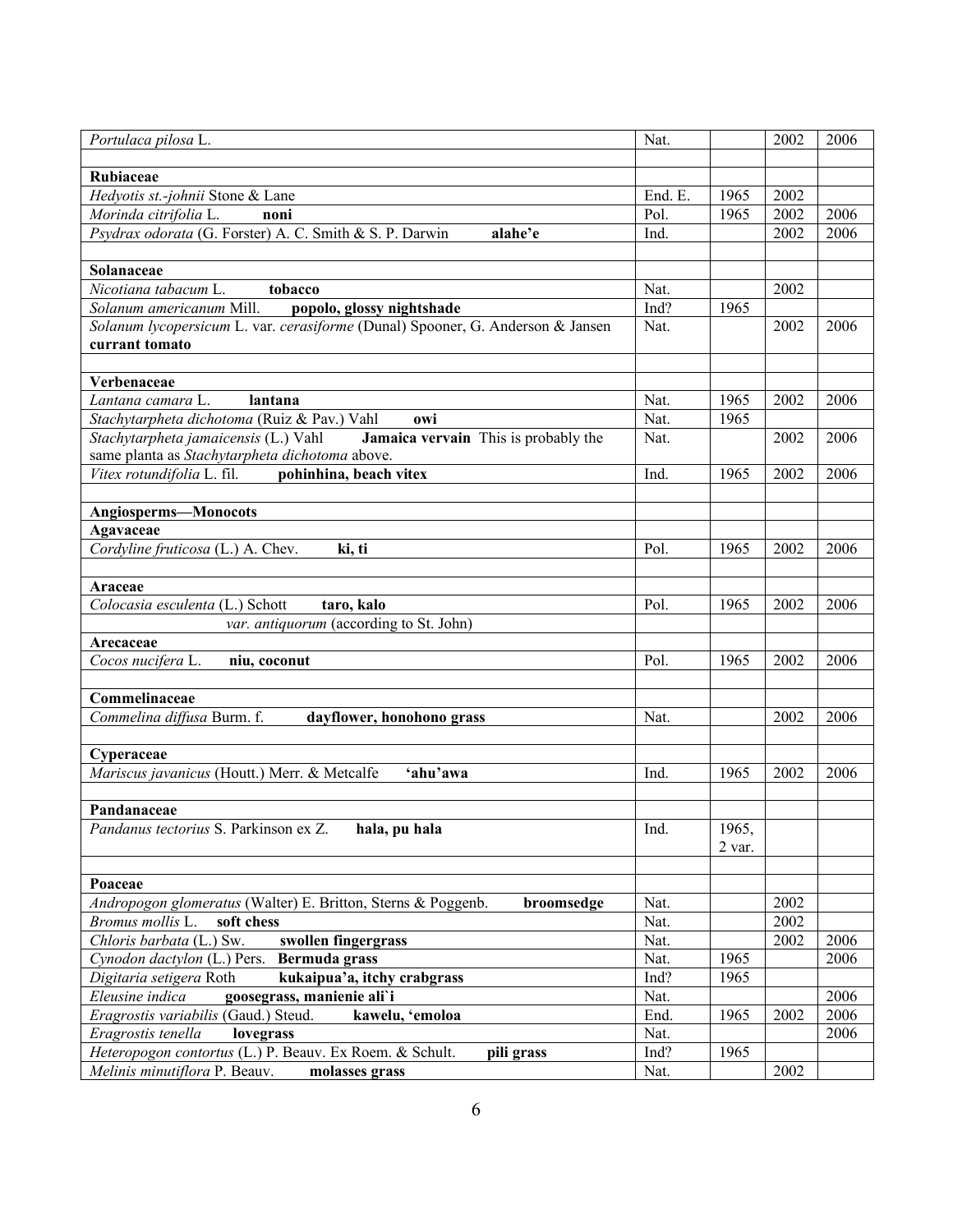| Paspalum vaginatum Sw. seashore paspalum                              | Nat. |      | 2002 |      |
|-----------------------------------------------------------------------|------|------|------|------|
| Rhynchelytrum repens (Willd.) Hubb. natal redtop                      | Nat. | 1965 |      |      |
| Schizachyrium condensatum (Kunth) Nees<br>little bluestem, beardgrass | Nat  |      | 2002 |      |
| vellow foxtail<br>Setaria gracilis Kunth                              | Nat. |      | 2002 |      |
|                                                                       |      |      |      |      |
| Pteridophytes                                                         |      |      |      |      |
|                                                                       |      |      |      |      |
| Dryopteridacea                                                        |      |      |      |      |
| Nephrolepis cordifolia<br>narrow swordfern, kupukupu, `okupukupu      | Ind. |      |      | 2006 |
|                                                                       |      |      |      |      |
| <b>Psilotaceae</b>                                                    |      |      |      |      |
| Psilotum nudum (L.) P. Beauv.<br>moa                                  | Ind. |      | 2002 |      |
|                                                                       |      |      |      |      |
| Pteridaceae                                                           |      |      |      |      |
| five-finger maidenhair<br>Adiantum hispidulum                         | Nat. |      |      | 2006 |
| Adiantum raddianum C. Presl<br>common maidenhair                      | Nat. |      | 2002 |      |
|                                                                       |      |      |      |      |
| Thelypteridaceae                                                      |      |      |      |      |
| Cyclosorus interruptus (Willd.) H. Itô<br>neke<br>(end                | End. |      | 2002 | 2006 |
|                                                                       |      |      |      |      |
|                                                                       |      |      |      |      |
| Fungi                                                                 |      |      |      |      |
| Polyporaceae                                                          |      |      |      |      |
| Pycnoporus sanguineus                                                 |      |      |      | 2006 |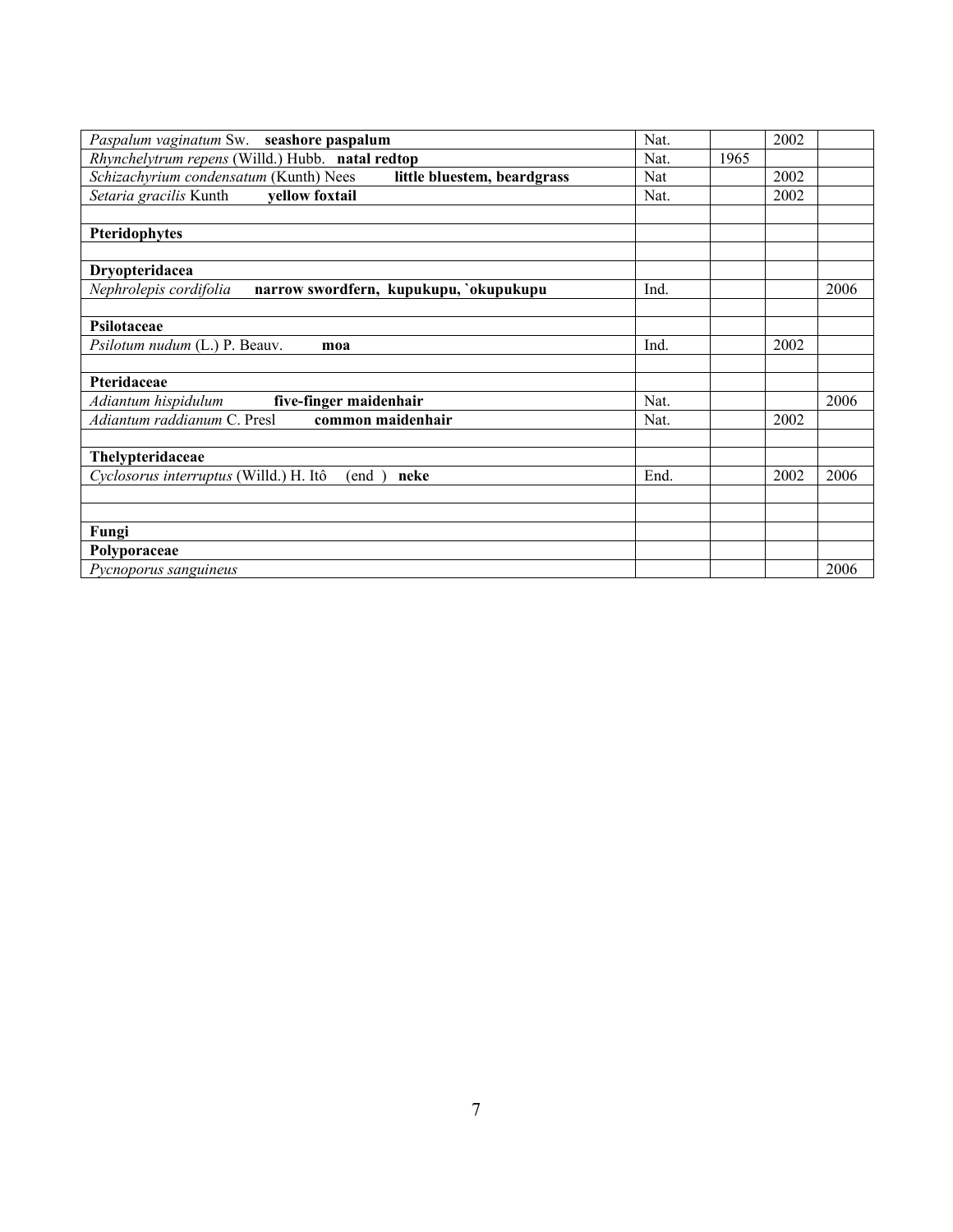# **Comments:**

**Asteraceae:** *Emilia sonchifolia* should be *E. fosbergii*.

*Pluchea carolinensis* should be *P. symphytifolia*

## **Convolvulaceae**:

Found *Ipomoea obscura* (nat.). Not found before.

## **Fabaceae**:

`Awikiwiki was identified as *Canavalia sp*. In 1965, and *Canavaslia napaliensis* in 2002. The `awikiwiki we found did not have the texture of the leaves of the *C. knapaliensis*; it had smooth leaves like the *C. kauaiensis*. I believe it is *C. kauaiensis*.

We found clover in Nu`alolo Kai, but could not identify the species. I listed it as *Desmodium sp*.

*Indigofera suffruticosa* is listed as creeping indigo. *I. suffruticosa* has the common name of indigo. Creeping indigo is *Indigofera spicata*

## **Menispermaceae:**

*Cocculus trilobus* and *Cocculus orbiculatus* afre probably the same plant.

## **Moraceae:**

Left the Chinese banyan as *Ficus microcarpal.*

## **Nyctaginaceae:**

*Boerhavia glabrata* now known as *Boerhavia repens.*

## **Verbenaceae:**

*Stachytarpheta dichotoma* (found in 1965) and *Stachytarpheta jamaicensis* (found in 2002 and 2006) may be the same plants, since both are very similar.

## **Pocaceae**:

Added two grasses:

1) *Eleusine indica* (nat.) **goosegrass, manienie ali`I**

2) *Eragrostis tenella* (nat.) **lovegrass**

Difficult to identify the other grasses with out the flowers. Did anyone id the tall grass with the fluffy spikes found along the trails?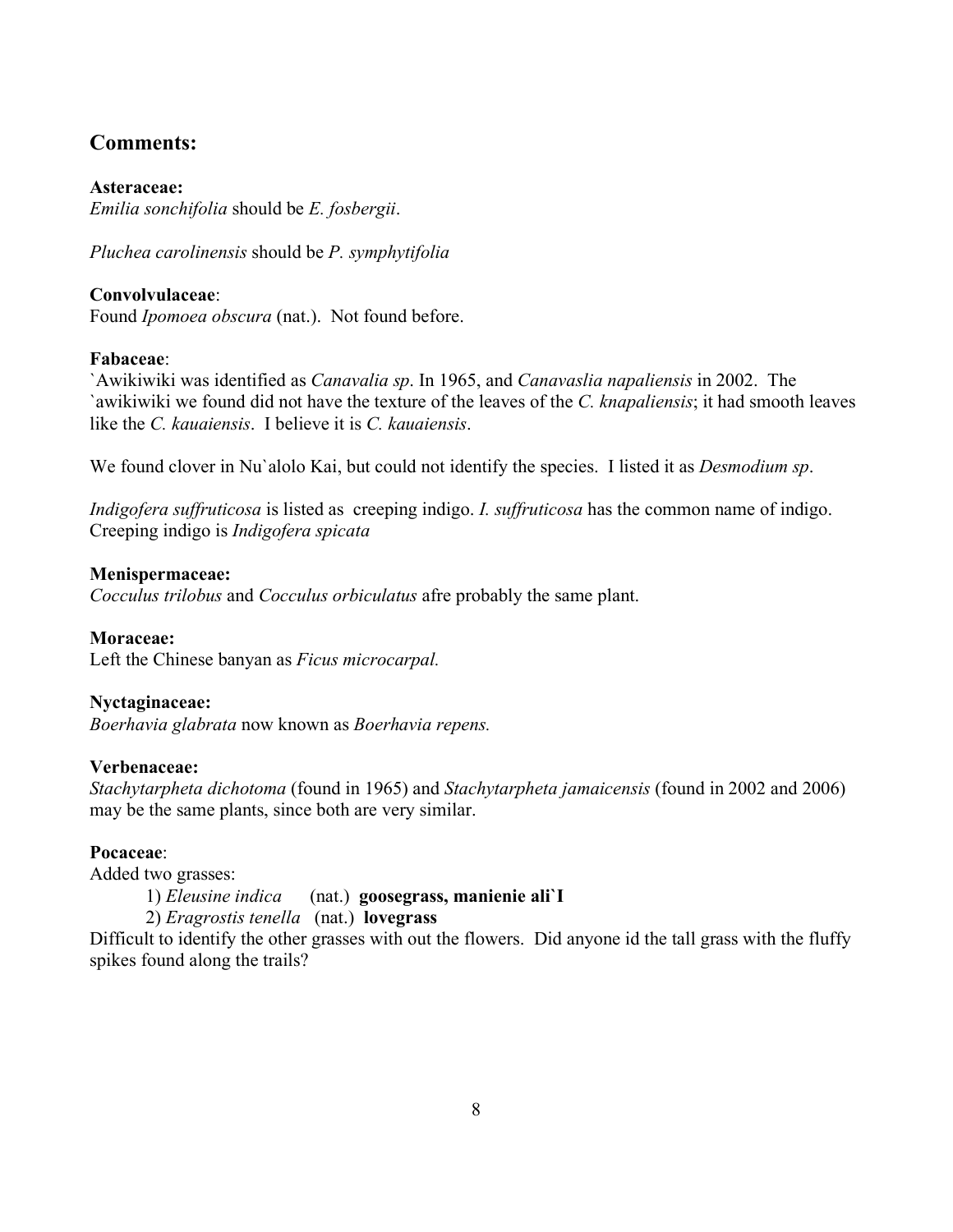#### **Native species not found:**

Fourteen plants previously found at Nu`alolo Kai were not found in 2006. Of these six were identified in 1965, but not since. We found eighteen native species on this survey, one (*Nephrolepis cordifolia*) which was not found on previous surveys.

It is believed that *Lipochaeta sp*. (1965) and *Lipochaeta cannata* (2002) are the same plant. *Schiedea sp*. (1965) and *Schiedea apokremnos* (2002) are probably the same plant also. These plants are not included in the number of fourteen.

The 2006 survey was taken in early September (1-3), while the 2002 survey was taken in August. There should not have been much climatic changes between the two surveys. It is not know in which month the 1965 survey was taken. It was dry in 2006, but not drought conditions. It seem to be a normal summer. The results could have been different if the survey were taken in early summer.

Very noticeable was the lack of plants you normally find on the beaches. The only plants found were *Scaevola taccada* (naupaka kahakai) and *Vitex rotundifolia* (pohinahina). There were only two places that S. taccada were found, at the boat landing and high on the east cliff. Missing were the normal beach plants *Ipomoea pes-caprae* (pohuehue) and *Jacquemonita ovalifolia* (pa`uohi`iaka). Boerhavia glabrata (alena) also was not found. Only *Vitex rotundifolia* (pohinahina) was doing well.

| Bidens sp. Ko'oko'olau                                                       | End.    | 1965 | 2002 |
|------------------------------------------------------------------------------|---------|------|------|
| *Lipochaeta connata (Gaud.) DC var. acris (Sherff) Gardner<br>nehe           | End.    |      | 2002 |
| *Lipochaeta sp. Nehe Probably same plant as above (2002).                    | End.    | 1965 |      |
| <i>*Schiedea apokremnos St. John</i> ma`oli`oli                              | End. E  |      | 2002 |
| <i>*Schiedea sp.</i> Probably the same plant as above (2002).                |         | 1965 |      |
| Ipomoea indica (Burm.) Merr. koali 'awa                                      | Ind.    | 1965 | 2002 |
| Ipomoea pes-caprae (L.) R. Br. subsp. brasiliensis (L.) Ooststr.<br>pohuehue | Ind.    | 1965 | 2002 |
| Jacquemontia ovalifolia (Choisy) H. Hallier pa'uohi'iaka                     | Ind.    | 1965 |      |
| Sicyos pachycarpus Hook. & Arnott<br>kupala, 'anunu                          | End.    | 1965 | 2002 |
| Plectranthus parviflorus Willd. 'ala'ala wai nui pua ki                      | Ind.    |      | 2002 |
| Sida fallax Walp. <b>'ilima</b>                                              | Ind.    |      | 2002 |
| Boerhavia glabrata Blume<br>alena                                            | Ind.    | 1965 |      |
| Peperomia leptostachya Hook. & Arnott<br>ʻala'ala wai nui                    | Ind.    | 1965 |      |
| Hedyotis st.-johnii Stone & Lane                                             | End. E. | 1965 | 2002 |
| Solanum americanum Mill.<br>popolo, glossy nightshade                        | Ind?    | 1965 |      |
| kukaipua'a, itchy crabgrass<br>Digitaria setigera Roth                       | Ind?    | 1965 |      |
| Heteropogon contortus (L.) P. Beauv. Ex Roem. & Schult.<br>pili grass        | Ind?    | 1965 |      |
| Psilotum nudum (L.) P. Beauv.<br>moa                                         | Ind.    |      | 2002 |

\* Probably the same species as the other plant in the same genus.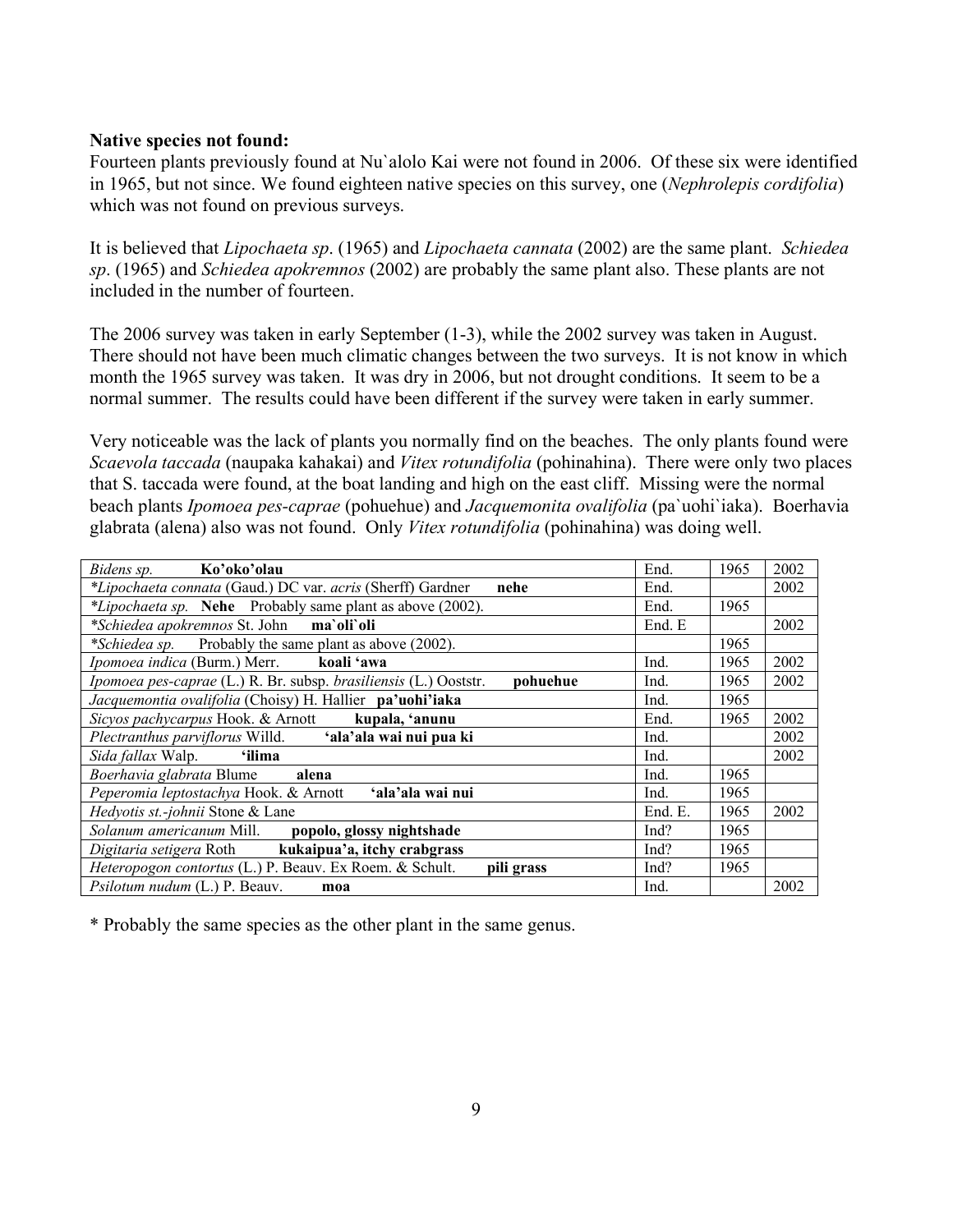# **Recommendations:**

- 1. *Carica papaya* **(papaya**): Five large plants were found in the walled area near the beach. Only one of these was a heterosexual plant producing fruits. The other four were male plants producing male flowers only and will not produce fruits. Recommend that the heterosexual tree be removed. To eradicate the plant completely, seedlings must be removed by volunteer workers.
- 2. *Opuntia ficus-indica* **(prickly pear, panini):** Ony two plants were found, a small one high on the cliffs left of the waterfall and the other on the slope above the beach at GPS location: N 122° 9.493', W 159° 42.111'. The one on the slope was large and was cut down. Monitor this plant and remove any that starts to grow in the area.
- 3. *Ficus microcarpa* **(Chinese banyan):** There were five of these trees in the boat landing area. The ones by the picnic tables provide valuable shade for the tour groups. They should remain, but those farther inland should be removed. Other Native or Polynesian introduced trees such as the *Cordia subcordata* (kou) or *Callophyllum inophylum* (kamani) trees should be planted in the area of the picnic tables so that all the banyans could eventually be removed. Arrangements could be made with the tour boats to water the newly planted trees to keep them from drying out.
- 4. *Psidium guajava* **(guava):** Only four trees were found; one near the cap area and three along the stream, above where it branches to east and west outlets. All were cut down. Monitor these area as they will probably grow back. Recomment all seedlings be removed to prevent them from growing back.
- 5. *Passiflora edulus* **(passion fruit, lilikoi):** Only two plants were found, one young one near the boat landing and a mature one near the camp. Bothe were uprooted, but there are probably more. Recommend that any new plants be removed.
- 6. *Syzygium cumini* **(Java plum**): These trees are present but not abundant. The goats do not appear to like the bark of these trees so they will not be destroyed by them. Recommend that action be taken to remove these trees before they become too abundant.
- 5. *Melia azedarach* **(pride-of-India, chinaberry**): These trees seem to be spreading and should be removed before they become a serious problem. They are still small in numbers and could be eradicated.
- 6. *Psydrax odorata* **(alahe`e):** Nine plants were found, mostly up near the cliffs and one near the Kamaile site. The ones higher up show signs of being nibbled on by goats. Recommend that these trees be made goat-proof.
- 7. *Xanthium strumarium* (cocklebur): This plant was found mostly at the top of the rocky beach between the campsite and the boat landing. A few plants were also found at guide marker 1. All plants found were removed. A This species could be eradicated if it is removed anytime it is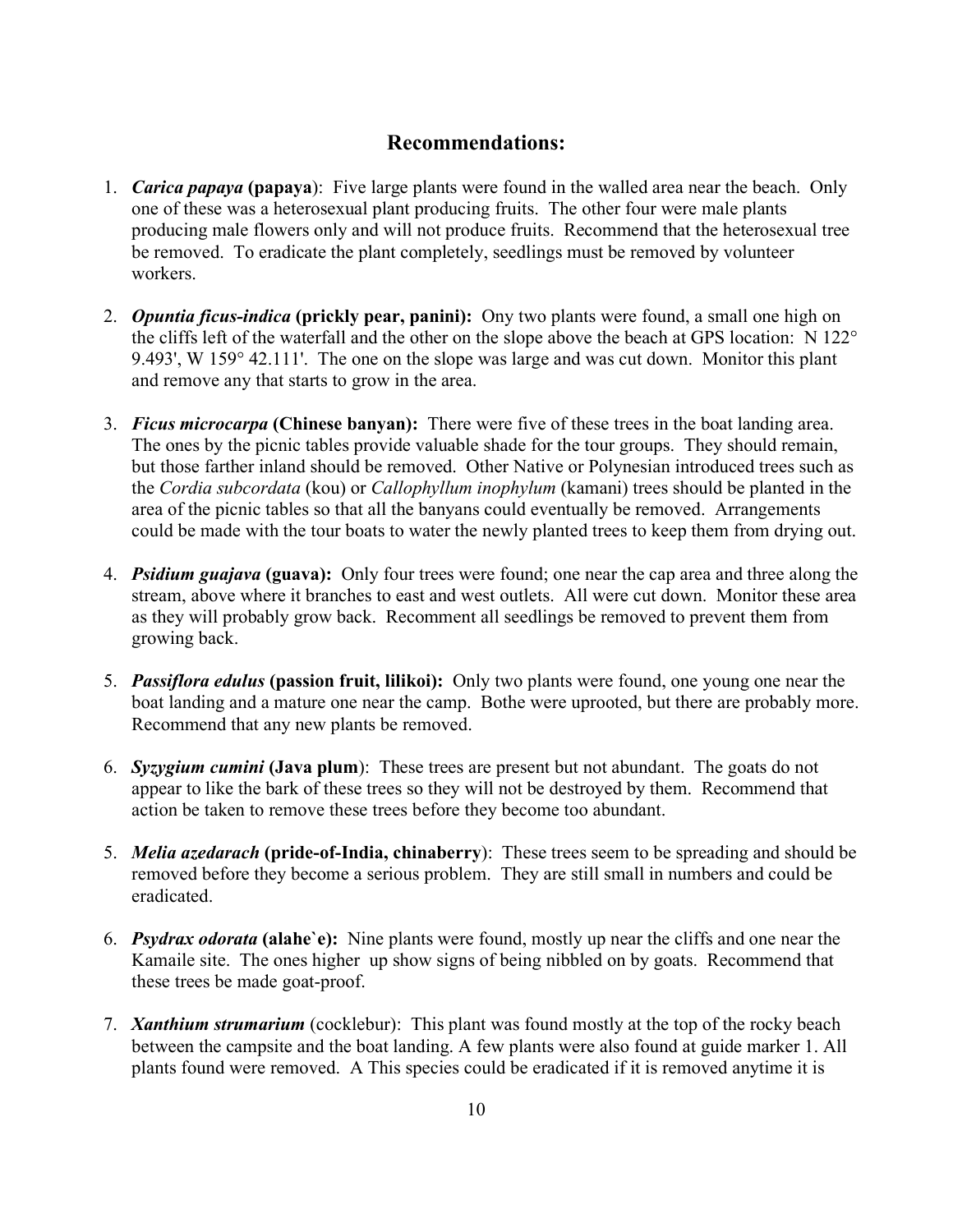found. There were a lot of the fruits in the rocks so the seeds will continue to produce new plants for a while.

- 8. Two new alien species (*Boerhavia coccinea* **and** *Desmodium sp.*) were found on this survey. Both were found on the established trails for tourists and nowhere else. Both are common weeds outside of Nu`alolo Kai with sticky seeds or seed pods. The seeds were probably brought in on the clothing of people visiting the park. Efforts should be made to insure that people coming into Nu`alolo Kai brush their shoes and clothing off to remove any seeds. These are standard procedures at Nature Conservancy preserves.
- 9. **Water** will be the limiting factor if future plantings of native and Polynesian trees and shrubs are planned. Any new plants introduced into Nu`alolo Kai will need to be watered regularly to survive. Native plants often require a lot of watering for at least the first year. A water source is needed as it will be difficult to carry all the water needed to Nu`alolo Kai. Recommend that the spring be tested for flow rate and that water tank and collection system be established to irrigate newly plants trees and shrubs. A horse watering trough or tanks can be concealed uphill of the plantings and black poly tubing with drip emitters, hidden under a layer of leaves, be used to water the seedlings using gravity flow. A nine volt or solar powered solenoid valve can be used to turn the irrigation system on and off.

Perhaps the local tour boat captains and crews or the Napali Coast 'Ohana who visit regularly can be encouraged to help water the new seedling plantings as they will beautify their areas. It could be as simple and easy as pouring the leftover ice chest water into water troughs, tanks or on to the planting holes. Tourists may even be encouraged to help by tote in gallon jugs for watering.

10. Suggest that any new plantings of native trees and shrubs grown from the seeds found in neighboring Napali Coast valleys begin around the picnic table and restroom areas above the boat landing, along the pathway borders. Plantings could also be established near the fresh water spring, but care must be taken not to damage the walls, heiau, and cemetery. Seeds should be gathered soon so that the seedlings needed will be large enough for transplanting next summer. Planting holes can be dug using hand tools and trowels as to not damage any archeological artifacts... the sandy soil can be sifted to remove anything of value. Holes should be at least a foot to two feet deep and ten inches in diameter. Moist soil is much easier to dig up, but because fresh water is scarce, maybe spring water can be used for this purpose. A combination of topsoil from the mauka areas and compost from the coconut trash piles can be used to enhance the existing sandy soil to help in water retention and root growth, or commercial compost can be brought in by boat. A handful of 10-30-10 fertilizer should be added to the bottom of the planting hole, more soil/compost mixture added, and then the seeding can be transplanted into the hole. Once the seedlings begin to grow, they will reach down in to this nutrient rich layer and flush with new growth... a practice used by fruit tree growers. Too much fertilizer may burn the plants, so care must be given when adding it to the holes... it cannot touch or be too near the seedling roots. Planting holes should be ringed with large pohaku from the shoreline to help retain moisture and conserve water, a Hawaiian sustainable method practiced on the mauka drylands of Kona. A thick layer of coconut husks and noni leaves can be used as mulch to conserve and retain moisture... both are in good supply. The noni trees are very healthy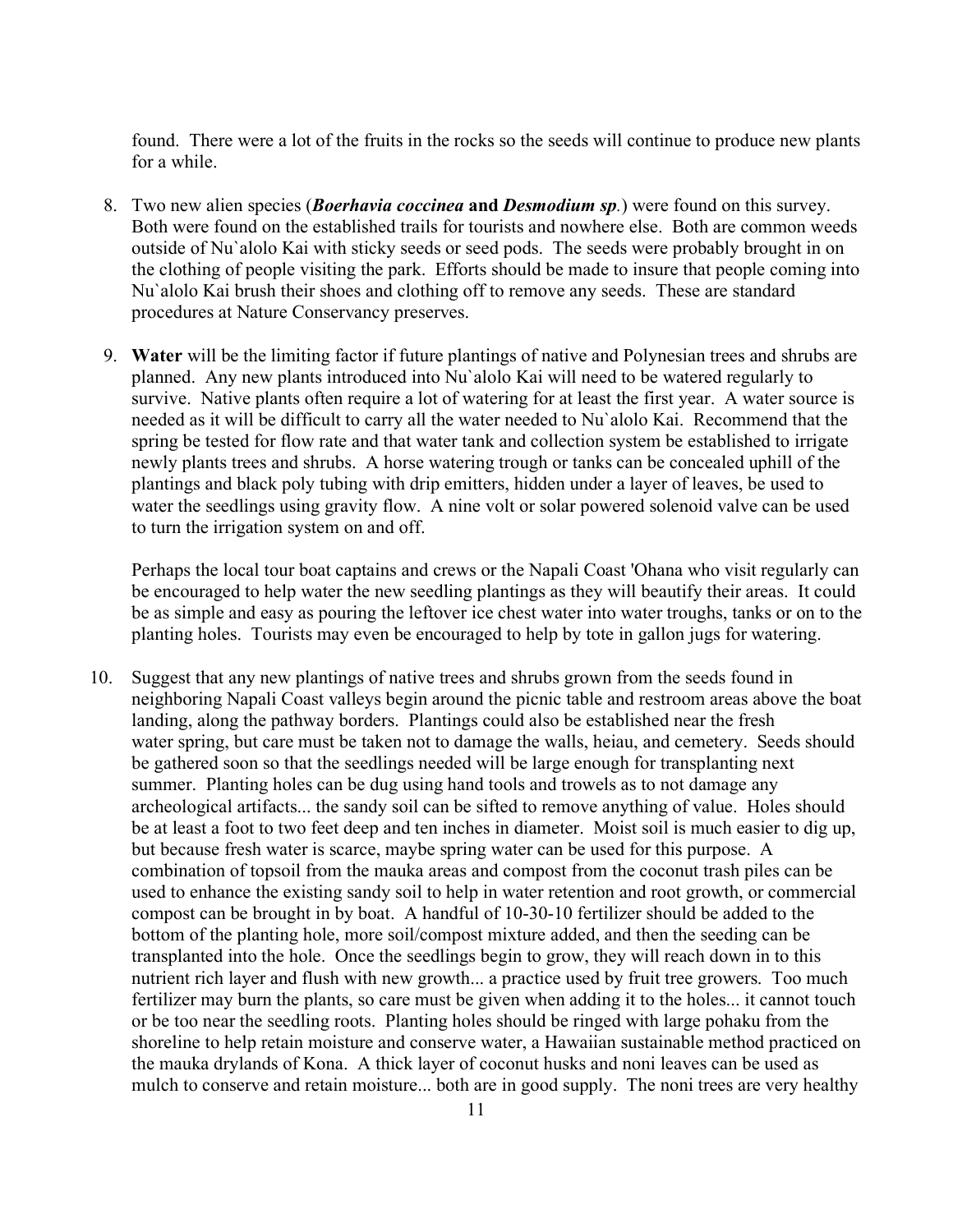and the new leaves dark green in color, indicating that the fresh water table is rather close to the surface... ninety percent of most tree roots are within a few feet of the soil surface. Something must be done to protect the seedlings from the goats, possibly wire fencing if it is acceptable.

Once the plants near the landing area are established and can survive on their own, new plantings can be expanded and started along the walkways, and little by little, Nualolokai will blossom into the oasis it once was.